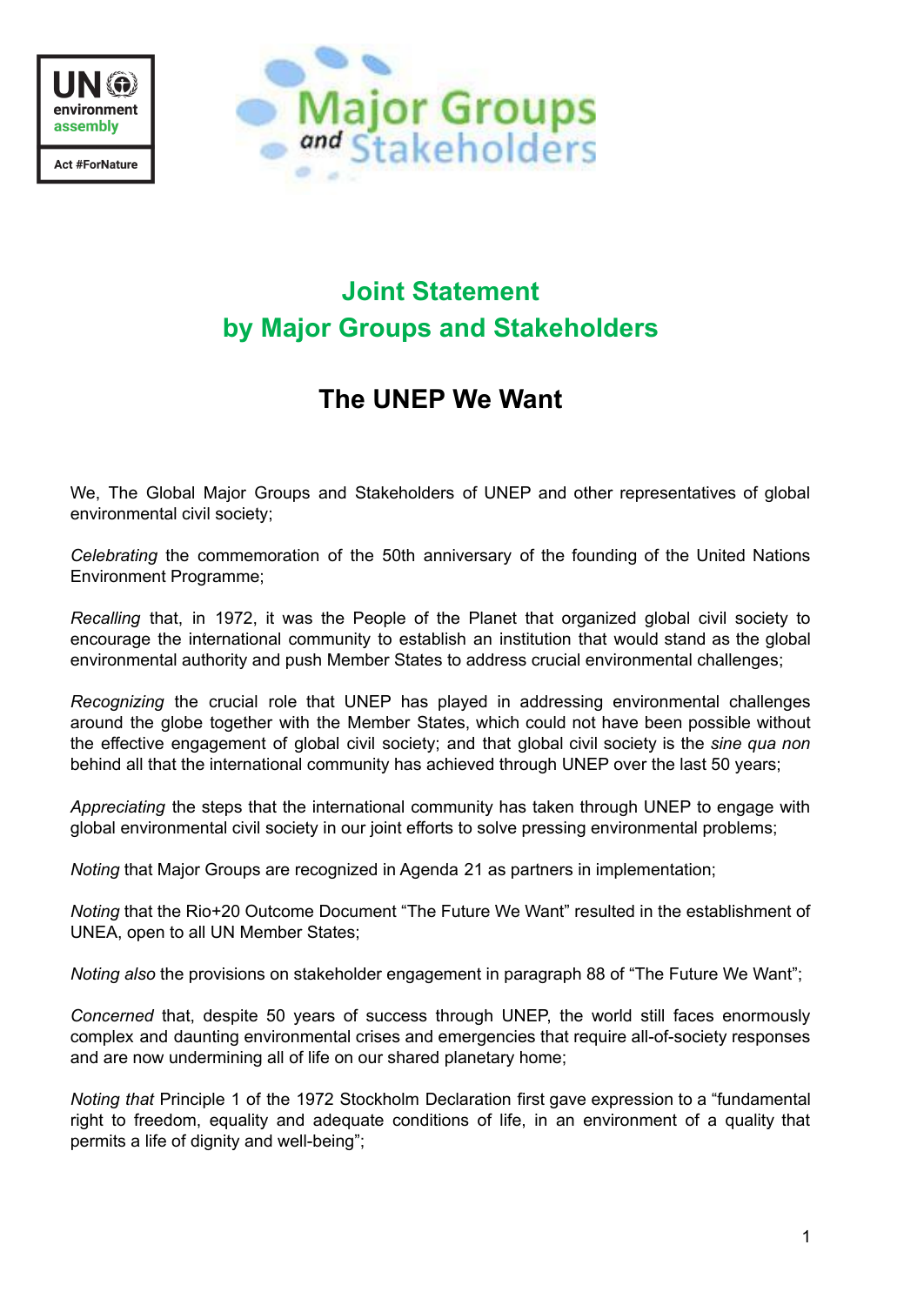*Welcoming that* in October 2021 the Human Rights Council acknowledged the Human Right to a clean, healthy and sustainable environment;

*Taking into account* the outcomes of the Survey and Report entitled "The UNEP We Want" aimed at assessing UNEP's first 50 years and proposing further steps towards a more effective, inclusive and engaged UNEP and UNEA, and the other outcomes of the Major Groups and Stakeholders process on "The UNEP We Want";

have adopted the following statement:

## **Looking back at 50 years of UNEP**

The last 50 years and particularly the last 20 years have taught us that, while integrating environmental, economic and social considerations into action is necessary, the UN still needs a distinct and strong advocate for the environment as such in all processes at all levels. The more the UNEP Secretariat, UN Member States, Major Groups and other Stakeholders (MGS) collaborate, the stronger UNEP will be and so too, its capacity to bring about global change in harmony with Nature.

UNEP as the anchor institution of the United Nations on the environment has had many illustrious achievements in its first 50 years, realized against the odds of its small size, limited resources, and competition with other UN bodies. Those most recognized and appreciated by global civil society include, *inter alia*, its key/strategic role as a factfinder, advocate, convenor, collaborator, administrator, communicator, reinforcer and platform for environmental matters (see Annex).

#### **UNEP/UNEA looking forward**

Still, UNEP's mandate, authority, power, resources, and non-state actor engagement processes, particularly at the national and local levels, are inadequate to meet the goals originally set for it by the international community in 1972.

We believe that UNEP could achieve most in the future through education and public awareness; stakeholder engagement; evidence-based assessments and outlooks; strengthening multilateral environmental law and governance; strengthening the science-policy interface; capacity building of environmental policy implementation on the national level; supporting the development of open source citizen science platforms including funding and capacity building; and developing policy guidance and global standards, all in collaboration and cooperation with the MGS.

Among the areas that MGS see as critical to the achievement of sustainability, in which UNEP, the Member States and non-state actors should work together to make UNEP a more effective anchor institution on the environment, are the following:

● Certain thematic areas including climate change, citizen science, environmental education, the ecosystem based approach, green fiscal policies, blue economy, sustainable consumption and production, the circular economy, the sound management of chemicals, waste and plastics, environmentally motivated subsidies, COVID recovery and development finance, natural resource depletion; the environment, peace and security nexus; and the ongoing strengthening of national and international environmental governance, legislation, law and policy;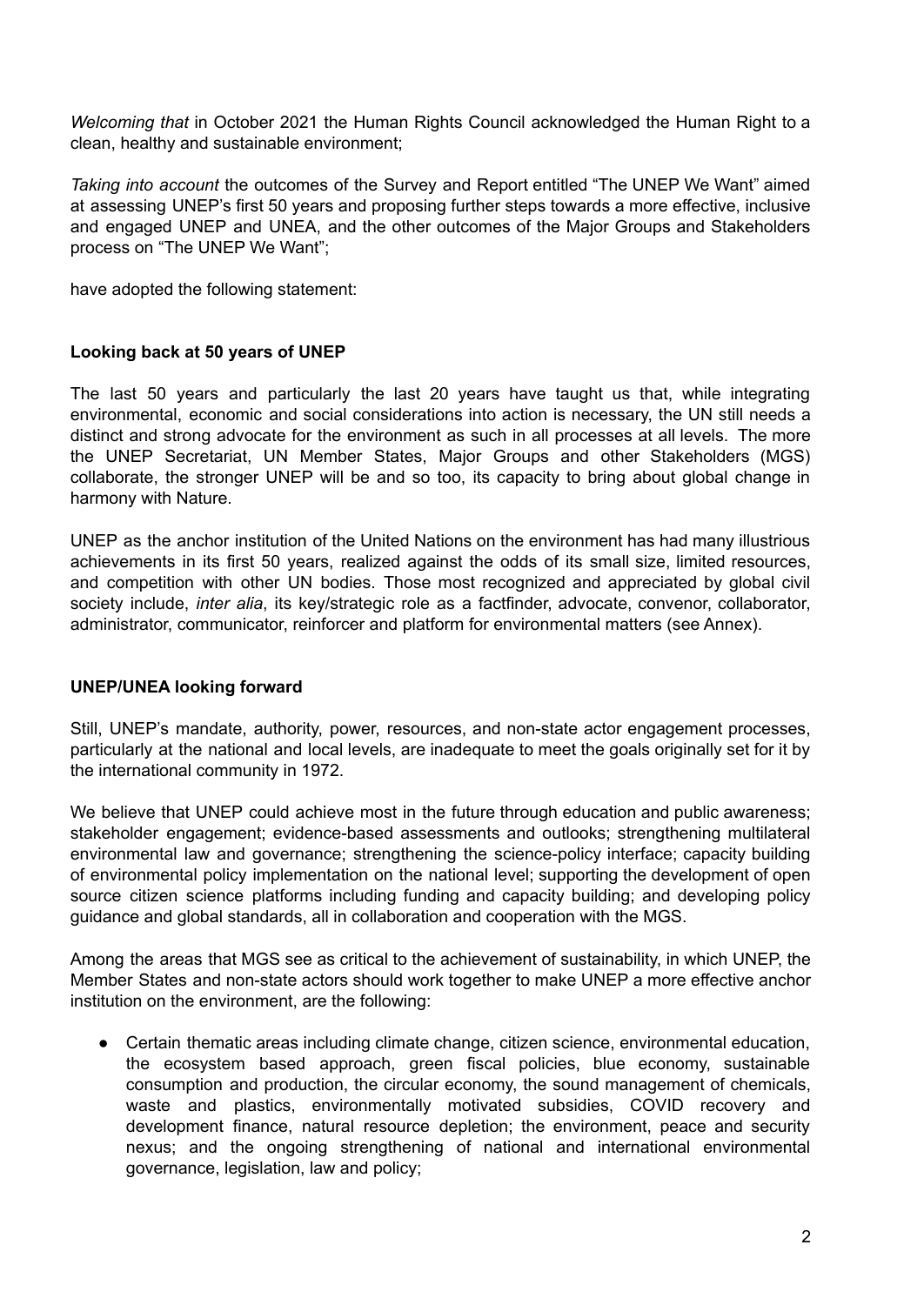- Research and analysis on the systemic root causes and drivers of anthropogenic environmental challenges in order to influence and spark action to tackle these across the UN system;
- Coordination of advocacy and coherent action addressing environmental issues across the UN system, member states and civil society. This includes supporting member states to implement national and international environmental governance and laws and full participation of civil society, including Indigenous Peoples;
- Championing action on the Rio Declaration, essential for international environmental law, particularly the implementation of Rio Principle 10 which is of critical importance to civil society;
- Establishing monitoring and accountability schemes to measure progress in enforcing environmental law and governance at all levels and using this to support member states, with civil society, to implement environmental law (Montevideo);
- Supporting and funding civil society organizations and other non-state actors to participate actively in implementing international goals and agreements, especially Indigenous Peoples, Farmers, Women, and Youth;
- Implementing the policy on "Promoting Greater Protection for Environmental Defenders" especially for Indigenous Peoples;
- Strengthening capacities especially in the Global South to gather and use environmental data, and to effectively develop and implement environmental policies and laws, including relevant criminal laws;
- Recognising the contributions that Indigenous Peoples and faith-based organizations make to the transformation of the current global paradigm into a model that gives future generations fresh hope.

We call for UNEP to promote the worldwide dedication of the month of June to diverse activities for restoring ecosystems and biodiversity, such as tree planting and wetland restoration, and for teaching in schools, public lectures, and a marathon for the environment in the spirit of the UN Decade on Ecosystem Restoration. The first week of every June should be dedicated to an in-depth follow-up of the environmental dimension of the SDGs.

UNEP should recognize the fundamental rights of Nature as a primary underlying principle of environmental law.

# **Strengthening and upgrading UNEP**

The UNEP we want in the next 50 years is the one which will be able to enshrine environmental governance in its work and MEAs. Without a globally accepted governance structure and procedures that allow those affected to access justice, our major environmental problems of climate change, loss of biodiversity and pollution will persist for many years. It is the lack of governance and access to justice that is driving these problems.

UNEP should be strengthened through a more effective mandate. UNEP should have greater authority and autonomy within the UN system, a stronger voice in consulting, encouraging and working with other UN agencies, funds and programmes in order to coordinate the further development and alignment of environmental programmes, proactively tackle systemic issues of shared concern, and reduce overlapping mandates and duplication of activities. Better WHO/UNEP coordination on prevention and management of pandemics is a good example.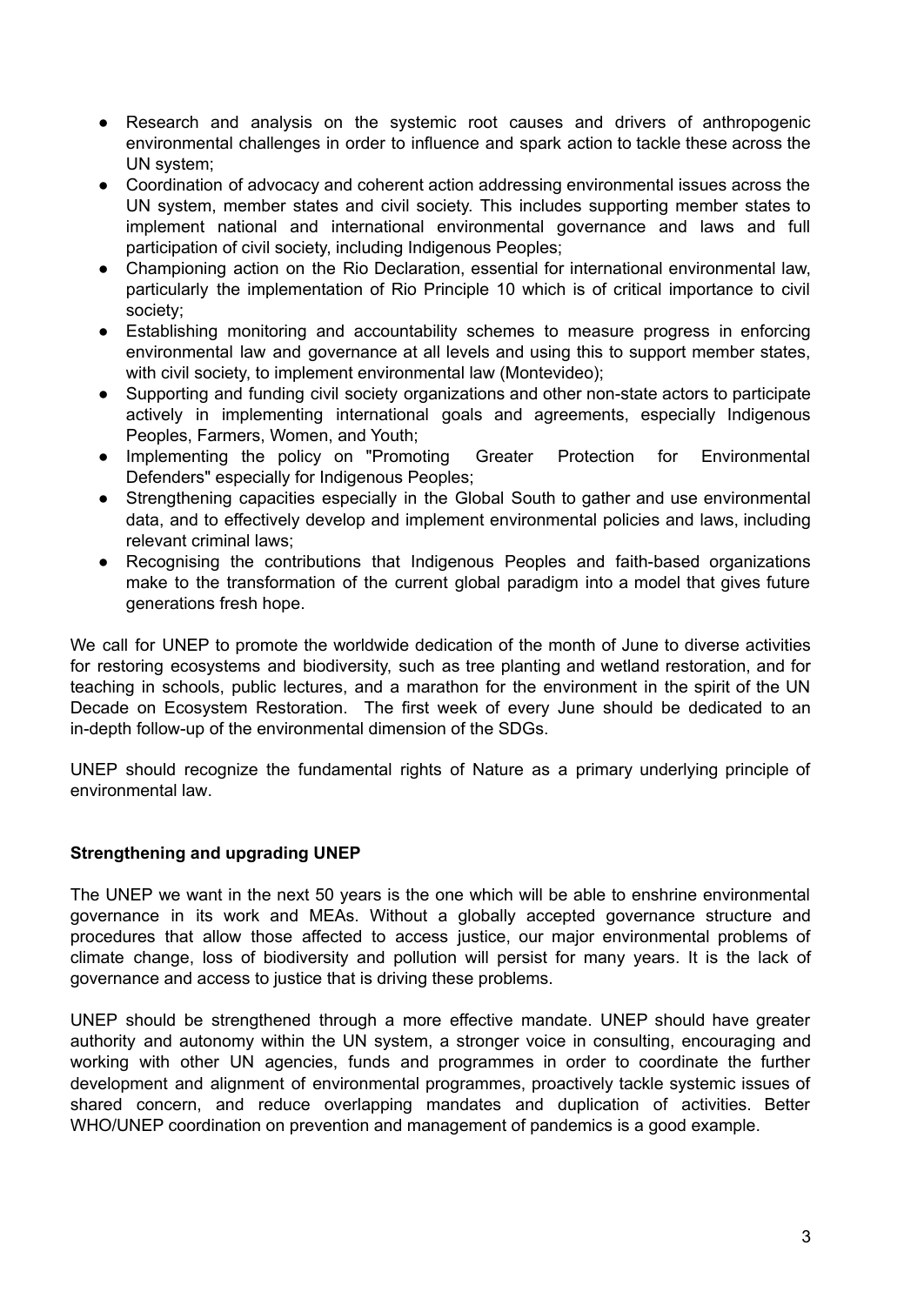UNEP should have stable trust fund support and sufficient funding to have the ability to carry out its mandates to serve as a global authoritative voice on the environment. Countries earmarking their voluntary contributions may weaken the overall strategic and normative focus of the organization.

Full transparency should be required on corporate funding of policies and programs by UNEA and UNEP to prevent risks of exposure to conflicts of interest and interference with the intergovernmental processes in advancing the SDGs.

To strengthen national capacities, UNEP needs to continue to help strengthen national environment ministries and authorities to enable them to more effectively carry out their work. Practically more consideration (and resources) need to be dedicated to how compliance and capacity to implement MEAs can be aided by UNEP at national and local levels. This support must include civil society to harness its potential role in delivery, monitoring and reporting.

UNEP should build on its progress by strengthening representation in New York, and by strengthening country-level presence. UNEP should further ensure development of other UN entities by mainstreaming environmental sustainability priorities. In addition, UNEP also needs to ensure that its own Medium Term Strategies (MTS) are shared system-wide, rather than just being an internal strategic instrument.

Indigenous Peoples are crucial for the conservation of biodiversity and their knowledge and livelihood should not be undermined. We cannot put the burden of being the "conservationist of biodiversity" on them as that role may come in conflict with self determination. Therefore UNEP has to recognize the rights of Indigenous People and their contributions on ancestral knowledge, practices and culture. The role of Indigenous Peoples in the conservation effort must be expanded to include other activities like land restoration and land reclamation to accelerate meaningful impacts on ecosystems. Indigenous Peoples' knowledge, innovations, and practices should be fully recognized. Any bias in favor of corporate science or data should be rebalanced.

Indigenous Peoples are one of the groups that suffers the most in terms of discrimination and socioenvironmental impacts, where projects like mega dams, mining and roads are implemented without taking into account prior and informed consultation as stated in ILO 169. Member States should focus more on recognizing not only indigenous rights, but also the importance and the contributions of Indigeneous Peoples. It is important to recognize Local Communities by underlining their tendency to keep natural environments healthy and supportive of small-scale non-destructive farming.

Member States should commit to strengthen conservation measures that include the maintenance and management of protected areas as a measure of in situ conservation, especially those megadiverse countries where extractivism is reaching the core of preserved ecosystems, species and genetic materials. Unfortunately many protected areas around the world, and especially in developing countries, are being turned into sacrifice zones due to activities like mining, logging, building mega dams, and poaching, resulting in losing not only the beauty of the place but also their genetic resources affecting indigenous and local communities. Furthermore, ecological interests should always be given priority over economic interests.

UNEP should strengthen the science-policy interface, while leading on the use of scientific indicators, in order to trigger and accelerate action towards achieving internationally agreed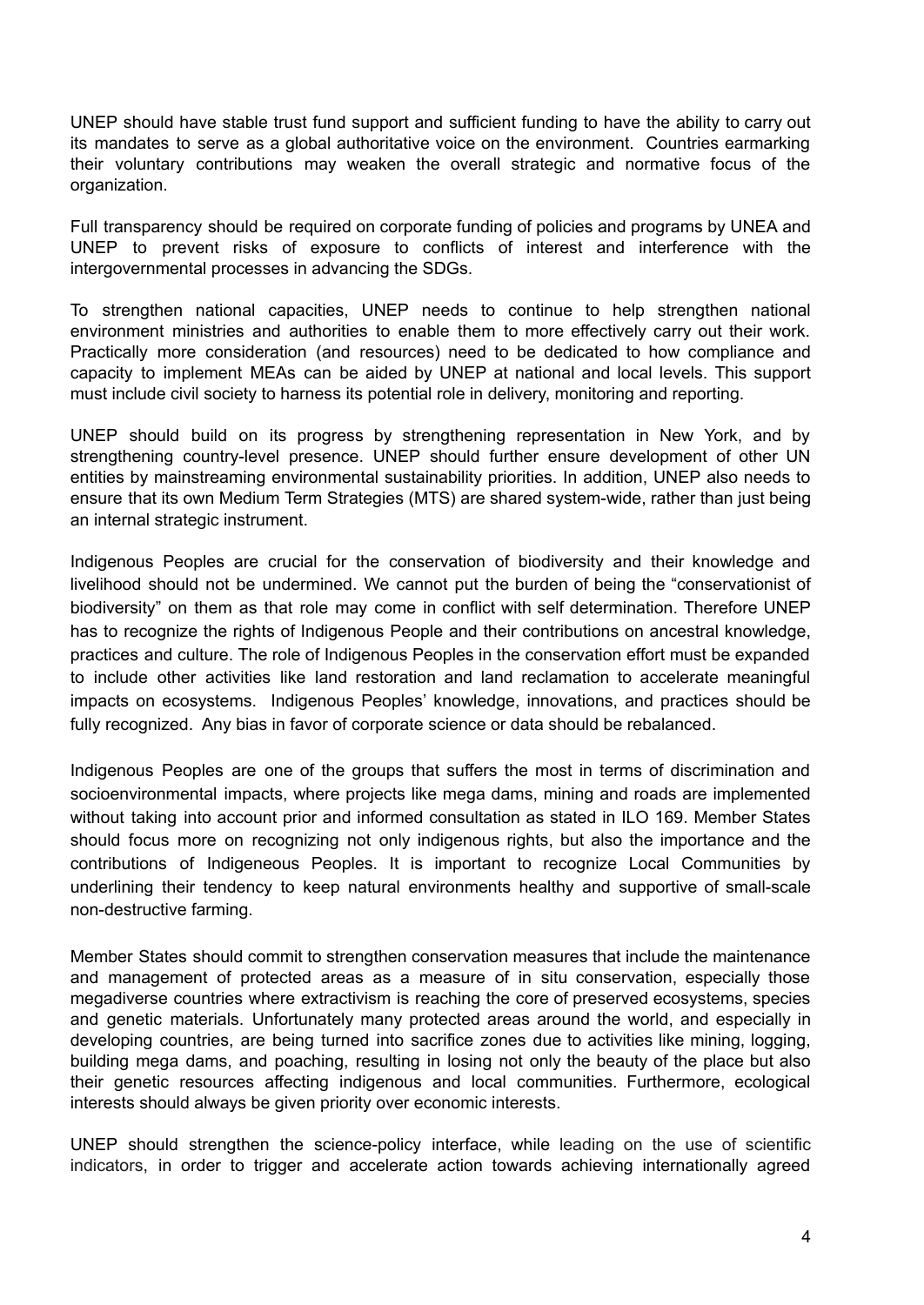### multilateral environmental agreements (MEAs), UN 2030 Agenda, and its 17 Sustainable Development Goals, through:

• Better communication: promoting and supporting sound science advice for environmental decision-making; as well as facilitating access to environmental data and information;

• Capacity building by supporting governments to increase their ability to use environmental information in decision-making and action;

• Funding for open source citizen science initiatives;

• Employing a regional approach to the Science-Policy interface which could lead to better results given that the context is key for policy implementation;

• Establishment of structures for regular science-policy dialogues to promote better interaction and coordination between the two communities which could lead to stronger partnerships;

• Resource mobilization aimed at implementing evidence-informed environmental policies;

- Avoidance of conflicts of interest;
- Encouraging, assessing and evaluating the sustainability of innovations;
- Promoting synergies between climate change actions and biodiversity conservation;
- Businesses should promote the reuse, repair and recycle approach of the circular economy;

• Safeguard principles and mechanisms for human rights in general and rights of Indigenous Peoples and their communities in particular; environmental human rights should guide business participation.

There is a need to assess UNEP's impact in terms of fostering resilience, in line with the SDGs and the MEAs and long-term and multi-dimensional results and identify additional structures needed to strengthen this at all levels, especially the local one.

UNEP should address the environmental impacts and human rights aspects related to supply chains in a transparent manner that champions the scale up of sustainable consumption and production, and guides MSs towards national legislation and international cooperation promoting cradle-to-cradle sustainability.

There is scientific proof that rewilding terrestrial and aquatic ecosystems is much more effective in restoring carbon sinks than creation of non-natural tree plantations. UNEP must promote and support only those ecosystem based approaches that retain and promote ecosystem integrity.

UNEP should put more resources into supporting the application of Principle 10 of the Rio Declaration on access to information, public participation in decision making and access to justice in environmental matters on the national level around the world. Application of Principle 10 is one of the best ways to support and protect environmental defenders.

UNEP should address all aspects of environmental equity and justice, including women, youth, and persons who are disproportionately affected by climate change, and those displaced due to decarbonization, and cases where Indigenous Peoples are removed from protected areas without their consent, nor social and ecological justification.

UNEP's post-conflict environmental assessments conducted by the Disasters and Conflicts Unit have been transformative in understanding the environmental dimensions of armed conflicts. Disasters and Conflicts has been removed as one of the 7 pillars and now is cross-cutting, which presents a danger of mainstreaming it out of existence. UNEP's work should expand beyond assessments; it could do more on analyzing and mitigating environmental security risks.

#### **The "UNEA We Want"**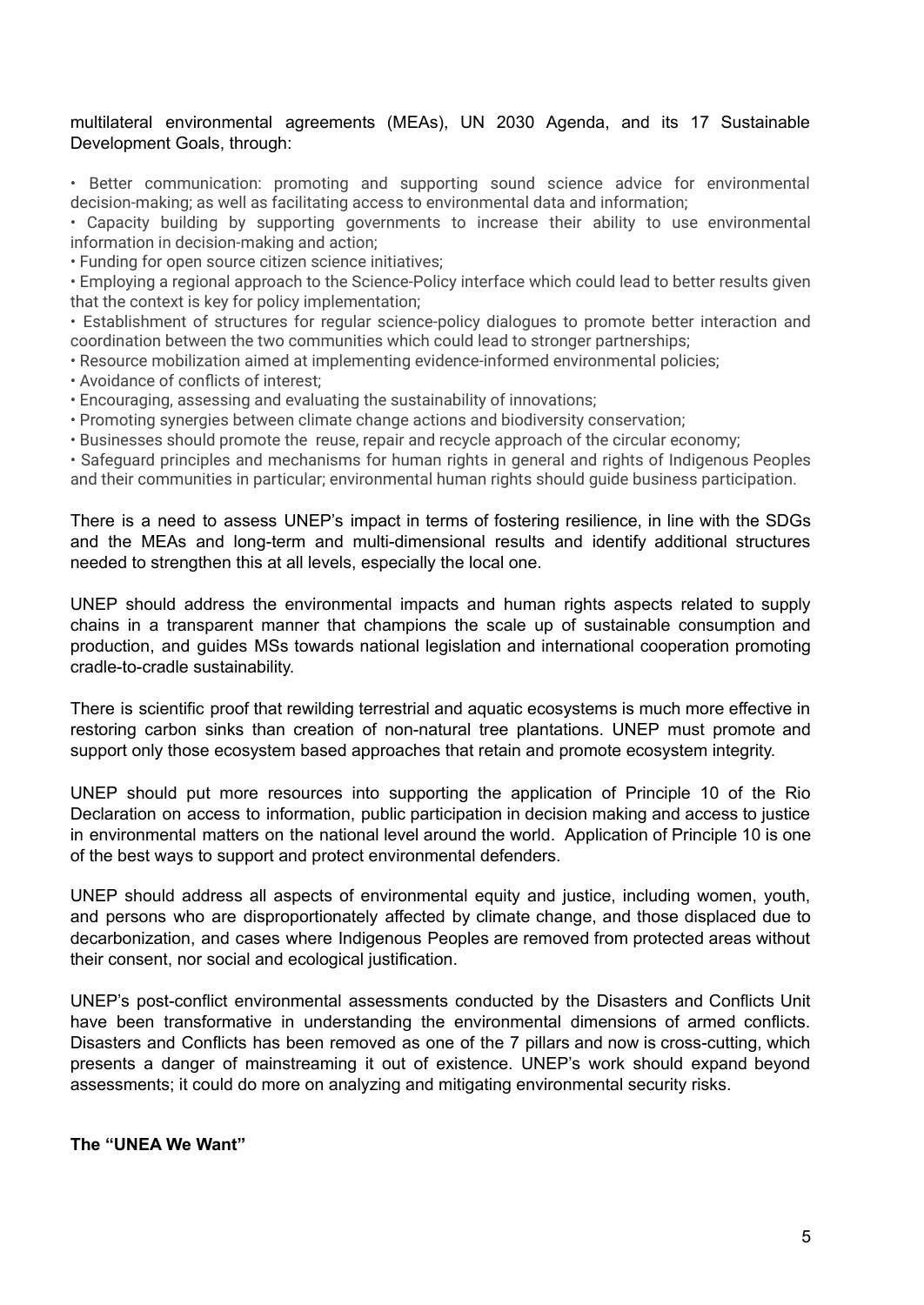We call upon the international community to build UNEA further into a convening forum that links all major international environment-related processes and initiatives having significant positive or negative environmental impacts including MEAs.

We call upon UNEA to do more to support the human right to a clean, healthy and sustainable environment on global and national levels. We call upon UNEA to take action to support environmental human rights, the rights established by UNDRIP and UNDROP, and Principle 10 of the Rio Declaration, on the rights of access to information, public participation, and access to justice in environmental matters.

UNEA should take a leadership role in being a principal authority in establishing UN environmental governance and legal frameworks - while respecting indigenous rights and autonomy.

We call for a Framework to be developed to strengthen and enforce environmental governance and law, in the spirit of the outcome document of the UNEA Special Session on UNEP@50, which includes goals, targets, indicators, means of implementation and monitoring schemes. The Framework, based on existing policies and law while integrating the recognition of the Human Right to a clean, healthy and sustainable environment, would support the coordination, implementation and enforcement of international governance and law on the national level.

The Framework should engage all relevant stakeholders at all levels, Member States, the governing and scientific bodies and secretariats of the MEAs, and members of specialized agencies to help in implementing the MEAs and environmental law in an efficient, cooperative and collaborative manner. UNEA should promote the spread of successful MEA mechanisms in which the public has a right to submit communications as a means of supporting compliance.

UNEA should recommend how GEO could be used to support the development and application of such a Framework. UNEP's impact in terms of fostering resilience could be considered as a part of developing the Framework and be based on a Director General's report and/or a special task group established under and by UNEA. We call on UNEA to establish a Working Group to follow up and give recommendations on these matters.

To strengthen UNEP and the relationship between its Member States, we call on UNEA to mandate UNEP to develop a United Nations periodic environmental performance review mechanism, similar in nature to the HRC's UPR or OECD's EPR, which embraces efforts by both governments at all levels and civil society of each Member State, to assess the progress of Member States in implementing their environmental objectives, international environmental law and the environmental dimension of Agenda 2030 at the national level, while ensuring complementarity with the work of treaty bodies.

We call for the formulation of modalities to promote engagement in the quest for a new ecological civilisation.

We call for the establishment of a framework for a new environmental pedagogy that will inform educational curriculum at all levels.

UNEA resolutions could be made more effective and implementable if budgetary analysis could be done in appropriate cases.

#### **UNEP/UNEA Collaborative Participation of Major Groups and other Stakeholders**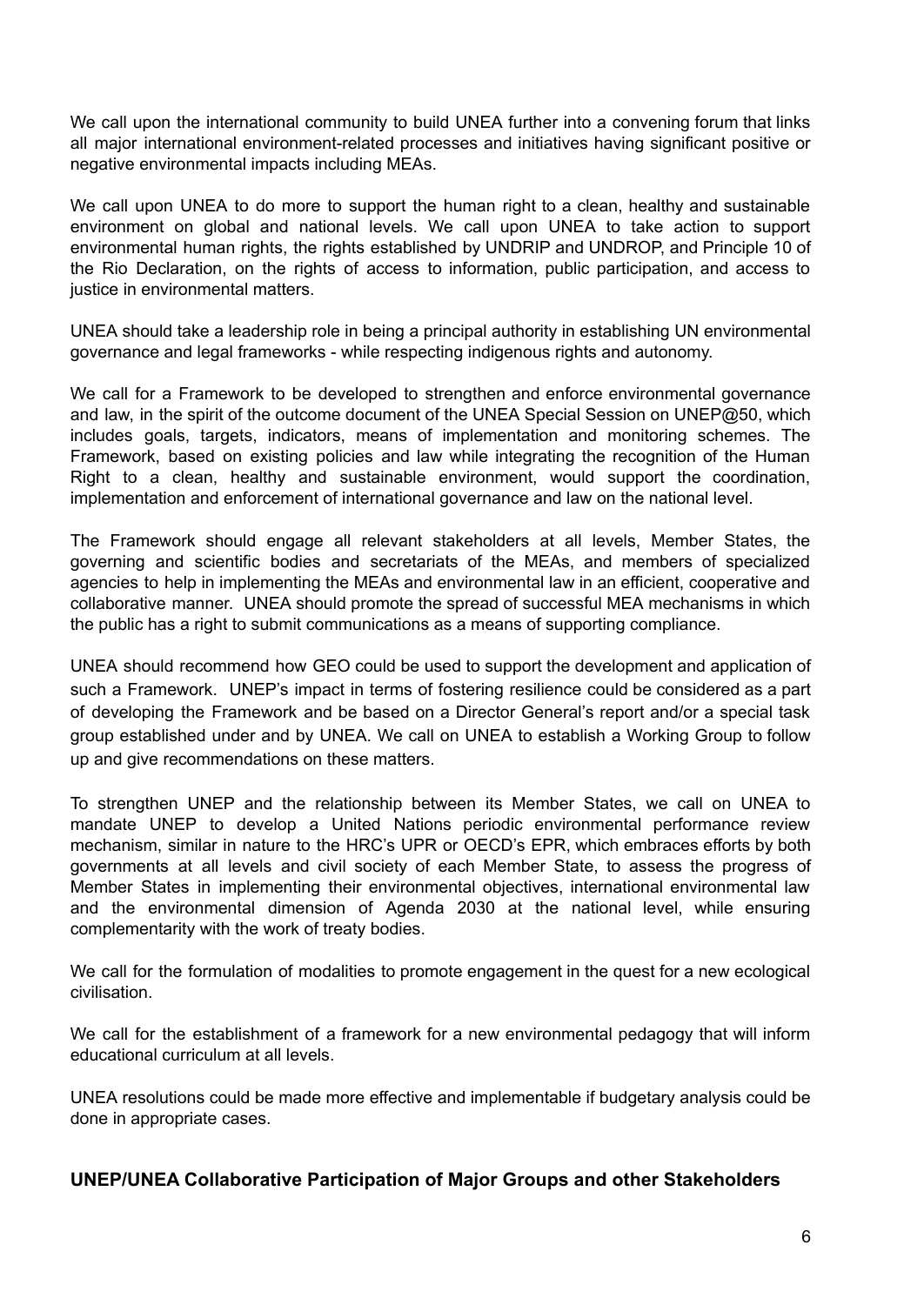Non-state actors are among the international community's partners (*sine qua non)* in solving environmental challenges. Major Groups are recognized in Agenda 21 as partners in implementation, with a stake across a broad range of issues pertaining to sustainable development. As highlighted throughout the Rio+20 Outcome Document, *The Future We Want,* we see the value of a distinctive role for MGS across UNEP's entire work program in agenda setting, policy formulation and implementation, while respecting the inter‐governmental character of UNEP. The MGS find it very important to work together with UNEP to influence UNEA's and UNEP's agenda and implement UNEA's outcomes through advocacy at all levels, and to strengthen civil society collaborative participation. Though UNEP has continuously upgraded stakeholder engagement throughout the 50 years of its existence there are still challenges that need to be addressed as we move forward.

Given the continued daunting challenges requiring an all-of-society response, we believe that MGS engagement needs to be broadened and deepened, including to provide specialized knowledge in informing policy deliberation and assisting implementation.

We appreciate UNEP's dedication to increase inclusive engagement with MGS and its continuity in improving transparency and governance. However, in the survey mentioned above, it was found that many MGS organizations find it difficult to get involved in UNEP's activities and their input is not adequately considered and included.

We have strongly supported UNEP's efforts to enhance MGS engagement in all its work over time, and we renew our call for UNEP to move towards a forward-looking Policy on Stakeholder Engagement, on the basis of Para. 88 of "The Future We Want" and the Principles on Stakeholder Participation in UNEP agreed by MGS at the 2013 Governing Council meeting.

We note that the multistakeholder governance framework is informed by three components: (a) assessment of Innovation according to sustainability criteria, (b) decentralised governance institution and (c) open, accountable and inclusive processes. Grassroots organizations, with their great importance for local sustainable development, will need special support mechanisms.

In line with Para 88. of *The Future We Want*, we believe that UNEP's stakeholder engagement processes should evolve "best practice" approaches and "new mechanisms" to ensure equitable, active and ongoing engagement (beyond high-level engagements) with all relevant stakeholders. Deliberative processes within both democratic and environmental contexts should be further explored to enhance civil society engagement, particularly at local, national and regional levels, to achieve effective and coherent environmental outcomes. We recognise that such ongoing processes may enable a more representative sample of relevant stakeholders relating to a given environmental problem, such as affected citizens, experts and lay people with pertinent knowledge, and/or non-accredited organizations with intimate understanding of a specific issue. We acknowledge that this in turn has the potential to enhance the legitimacy, accountability and transparency crucial to effective implementation of environmental recommendations or policy outcomes, which will enable UNEP to serve as a collaborator, a catalyst and a coordinator of stakeholder engagement to achieve a broad consensus and subsequent implementation at these levels. UNEP should also build capacity for stakeholder engagement through the development of guidelines for meaningful and equitable participation.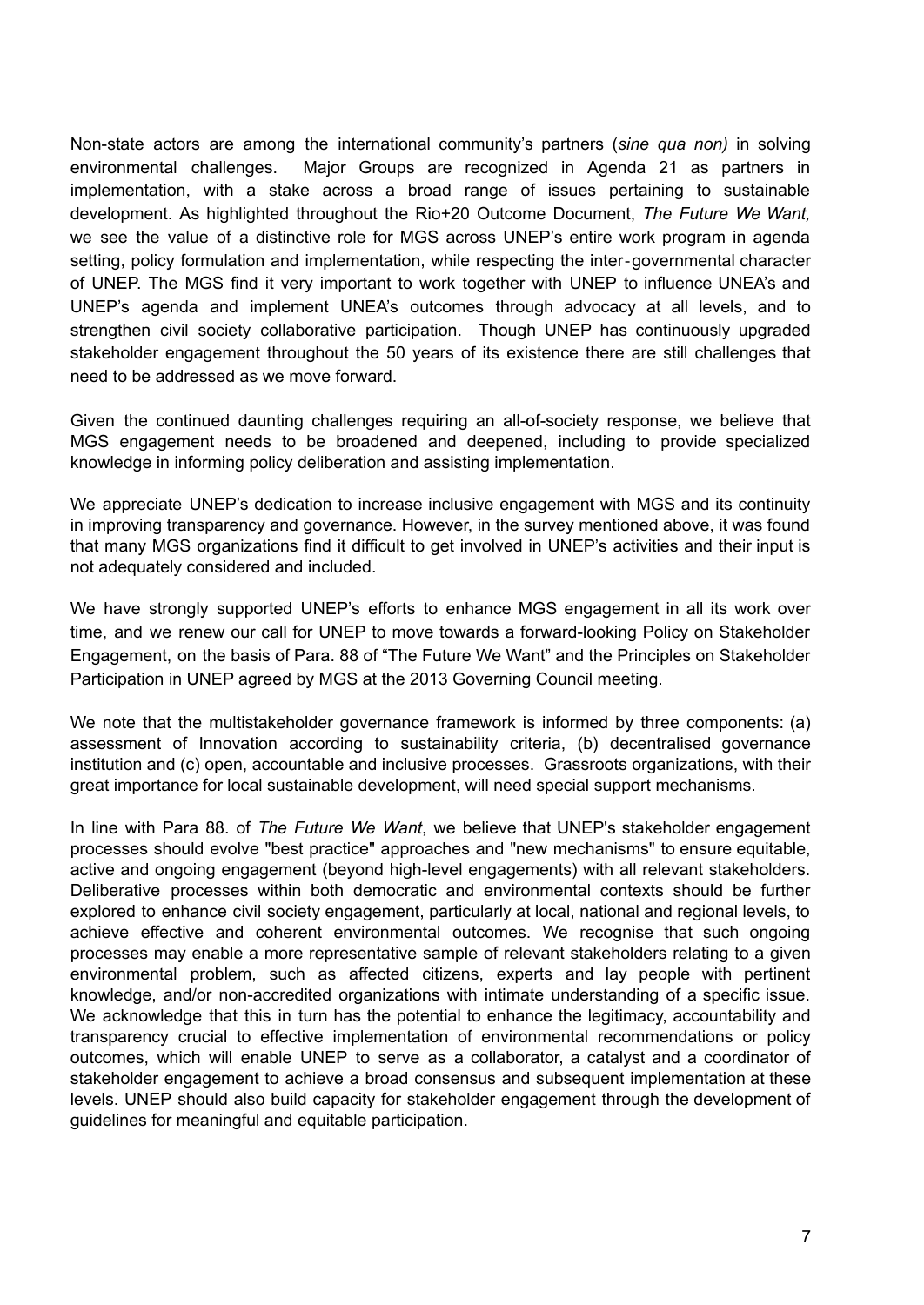Our experiences with virtual meetings during the pandemic have convinced many of us that it is desirable for the MGS to institute a regular virtual preparatory process, taking into account the severe limitations of internet access in some geographical areas and due to emergencies, disasters and conflicts, and also to avoid conference-related emissions. We concur with previous expert reports that urgent human, technological and participatory capacity-building will be required if we are to successfully harness the digital revolution as a strategic asset for more inclusive, transparent and innovative stakeholder engagement.

However, UNEP should take into account the digital divide, so that the digital revolution helps deliver, not hinder effective environmental action. We request UNEP to work with UN Country Offices to help provide stakeholders at the local level with space/equipment/stable wifi to access UNEP meetings. It is thus essential that the international community provides and ensures equitable and universal access to electricity and the internet in order to ensure adequate participation in governance decision making processes at all levels of governance and to uphold Rio Principle 10 instruments, such as the Aarhus Convention and the Escazú Agreement.

UNEP should establish a fair and balanced mechanism as a stipulation for the timing of its virtual events. It is key that speaking slots for MGS are planned into the digital meeting format in between Member State statements, and that informal spaces for dialogue among Member States, UNEP and MGS, including individual participants, are facilitated.

As MGS we are of the view that by not having permanent representatives in Nairobi our participation through online platforms, while still appreciated and needed, has not been as effective as it should be. Some of these challenges are related to physical presence in Nairobi where meetings of the CPR are taking place on a regular basis. While some MGS representatives have the financial and human resources to participate in Nairobi, many MGS representatives do not, which contributes to imbalance.

It is critical to ensure that UNEP's Programme of Work secures appropriate resources for UNEP and its regional offices to professionally facilitate the continued engagement of MGS. UNEP should conduct an assessment of its experiences in capacity-building for constructive and equitable engagement of the diversity of stakeholders, and develop recommendations on how it can be strengthened, particularly in the implementation of UNEP programmes.

We acknowledge and appreciate UNEP's movement towards self-organization of the Global Major Groups and Stakeholders Forum, whilst still providing organizational support when requested, taking into account imbalances in capacities and resources. The task of addressing imbalances across the MGS is crucial.

MGS strive to improve their self-organization as well. UNEP should facilitate this by providing support to national, subnational and/or subregional coalitions of environmental NGOs, including through establishment of funded UNEP and MGS Liaison Offices at these levels. This could inter alia raise national-level NGO awareness of the MGSs processes in UNEP and UNEA. UNEP should support small grants programs with monitoring and follow up to build capacity of environmental civil society in countries where it is needed.

The GMGSF in particular should be strengthened as a stand-alone event far in advance of UNEA, in order to be able to strengthen its contribution to the UNEA agenda and for MGS to be better prepared to participate and advocate in UNEA processes.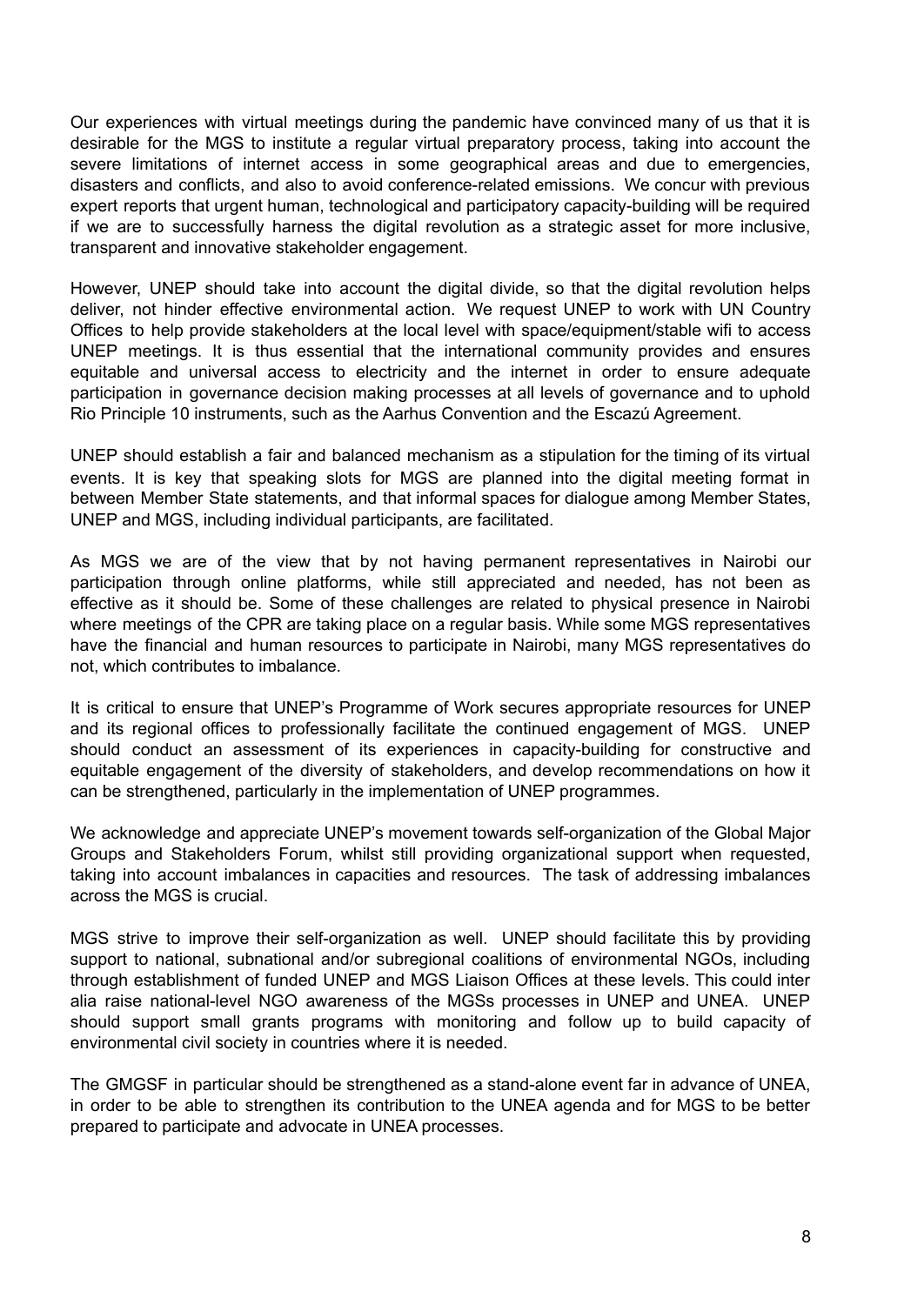MGS should not be expected to always develop joint positions through GMGSF with the danger of coming up with the least common denominator position, but UNEA and UNEP should invite the chance to hear more specific MG interventions.

UNEP and UNEA should support language solutions through interpretation at meetings and translation of documents, for a broader range of non-state actors, as well as the deaf and hearing impaired.

The mainstreaming of MGS suggestions and recommendations into official negotiating documents is a serious challenge. Other challenges of concern include access to documents and participation in closed sessions. UNEA should follow the example of SAICM and include MGS representation in the Bureau.

Reading statements and making interventions will become meaningful only when our recommendations or proposals are taken into consideration during the decision-making process.

#### Annex

#### Selected UNEP achievements most recognized and appreciated by global civil society

- Increasing awareness of the critical role of the environment for human survival, well-being and development as well as of the impact of anthropogenic activities on the environment which led to progress at national and global levels in tackling environmental challenges.
- Convening power and ability to bring together interested parties to address environmental challenges in a coordinated manner.
- Collaborating with the UN Human Rights Council and the Office of the High Commissioner on Human Rights in further developing the relationship between the environment and human rights, including the link between women's rights and environmental protection, including the recent resolution recognizing the universal human right to a clean, healthy and sustainable environment.
- Capacity to inform and influence policy which led to the raising of environmental issues on the global policy agenda.
- Contributions to building and strengthening the capacity of stakeholders willing to engage in UNEP processes.
- Leading on addressing the environmental impact of armed conflicts through various post-conflict environmental assessments as well as being on the forefront of strengthening the legal protection of the environment in relation to armed conflicts, as currently discussed by the International Law Committee's Draft Principles.
- Strengthening global environmental governance through the adoption and implementation of Multilateral Environmental Agreements (MEAs).
- Generating data, knowledge, and expert reports in close collaboration with academic and research institutions on important matters essential to preserving and restoring a healthy state of the environment, such as GEO assessments .
- Its strong role in the establishment of the Intergovernmental Panel on Climate Change (IPCC) and Intergovernmental Science-Policy Platform on Biodiversity and Ecosystem Services (IPBES); the 1985 Vienna Convention and its 1987 Montreal Protocol; the 2012 Minamata Convention.
- Providing secretariat services to coordinate and lead, while welcoming and supporting the participation of civil society, international initiatives organized by the international community